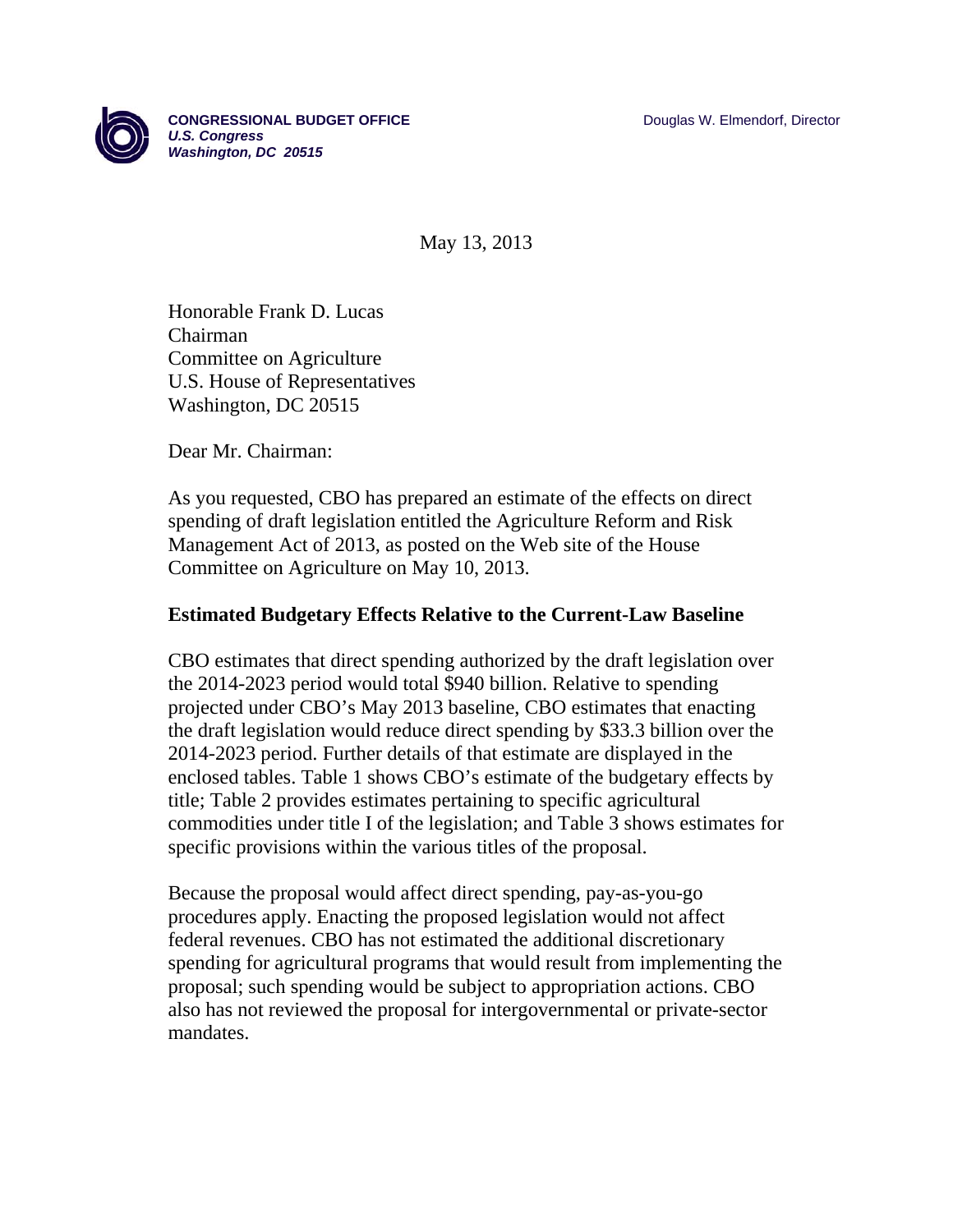Honorable Frank D. Lucas Page 2

# **Estimated Budgetary Effects Assuming That Sequestration Under the Budget Control Act Were Repealed**

You also requested that CBO estimate the savings that would be attributable to the draft legislation if reduced spending attributable to sequestration was not already incorporated in our cost estimate. Under that law, \$593 million in 2013 spending authority for mandatory agricultural programs was cancelled. That sequestration, in turn, resulted in a reduction of roughly \$6.4 billion in CBO's baseline projections for mandatory agricultural programs over the 2014-2013 period. Those savings are a part of CBO's most recent baseline spending estimates and are therefore reflected in the estimate of savings for the draft legislation mentioned on page 1 and shown in Table 1.

However, if other legislation were enacted to repeal provisions of the Budget Control Act of 2011 regarding sequestration and the Congress subsequently enacted the committee's draft legislation, CBO estimates that it would reduce direct spending by \$39.7 billion over the 2014-2023 period.

Table 4 displays CBO's estimates of the impact of sequestration on the baseline for the mandatory spending programs that would be affected by the draft legislation.

If you need further details on this estimate, we would be pleased to provide them. The CBO staff contacts are Kathleen FitzGerald, Emily Stern, Dan Hoople, David Hull, and Jim Langley.

Sincerely,

Douglas W. Elmendy

 Douglas W. Elmendorf **Director** 

Enclosures

cc: Honorable Collin C. Peterson Ranking Member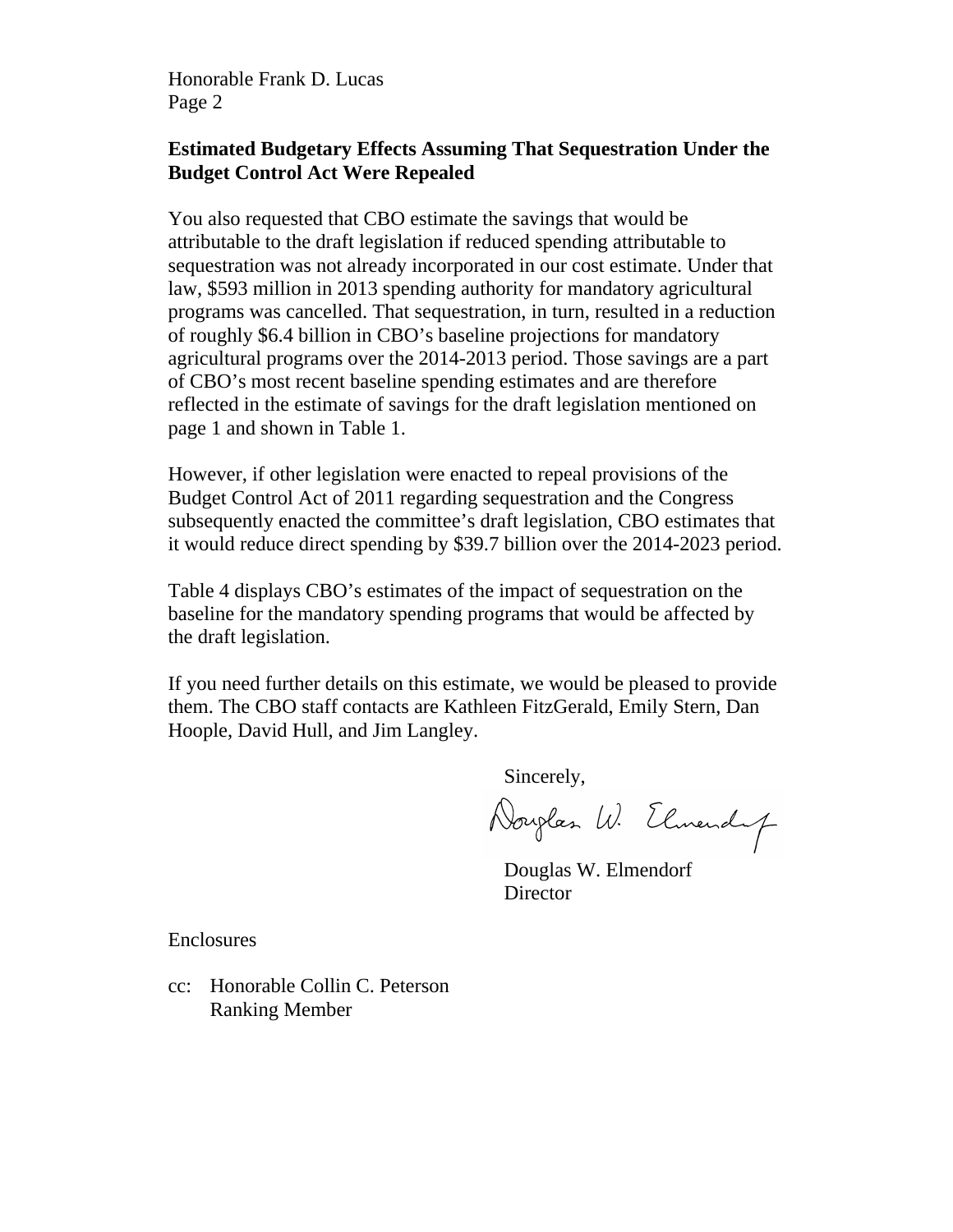## Table 1. Summary of the Effects on Direct Spending from Draft Legislation Entitled the Federal Agriculture Reform and Risk May 13, 2013  **Management Act of 2013, as Posted on the Web site of the House Committee on Agriculture on May 10, 201 3**

(Millions of dollars, by fiscal year)

|                                         |          |          |                                           |          |          |          |          |          |          |          | 2014-     | 2014-     |
|-----------------------------------------|----------|----------|-------------------------------------------|----------|----------|----------|----------|----------|----------|----------|-----------|-----------|
|                                         | 2014     | 2015     | 2016                                      | 2017     | 2018     | 2019     | 2020     | 2021     | 2022     | 2023     | 2018      | 2023      |
|                                         |          |          | <b>CHANGES IN DIRECT SPENDING OUTLAYS</b> |          |          |          |          |          |          |          |           |           |
| <b>Title I - Commodities</b>            | 931      | $-3,680$ | $-1,899$                                  | $-1,637$ | $-1,611$ | $-2,066$ | $-2,164$ | $-2,140$ | $-2,210$ | $-2,150$ | $-7,896$  | $-18,626$ |
| <b>Title II - Conservation</b>          | 106      | 224      | 34                                        | $-199$   | $-431$   | -696     | $-797$   | $-899$   | $-1,017$ | $-1,152$ | $-266$    | $-4,827$  |
| Title III - Trade                       | 15       | 15       | 15                                        | 15       | 15       | 15       | 15       | 15       | 15       | 15       | 75        | 150       |
| <b>Title IV - Nutrition</b>             | $-762$   | $-2,160$ | $-2,246$                                  | $-2,231$ | $-2,212$ | $-2,200$ | $-2,182$ | $-2,167$ | $-2,167$ | $-2,182$ | $-9,611$  | $-20,509$ |
| <b>Title V - Credit</b>                 | 0        | 0        | 0                                         | 0        | 0        | 0        | 0        | 0        | 0        | 0        | 0         | 0         |
| <b>Title VI - Rural Development</b>     | $\Omega$ | 20       | 20                                        | 20       | 7        | 5        | 6        | 6        | 6        | 6        | 67        | 96        |
| Title VII - Research, Extension, and    |          |          |                                           |          |          |          |          |          |          |          |           |           |
| <b>Related Matters</b>                  | 41       | 67       | 90                                        | 95       | 101      | 89       | 79       | 69       | 65       | 65       | 394       | 760       |
| <b>Title VIII - Forestry</b>            |          |          |                                           |          | $\Omega$ | 0        | $\Omega$ | $\Omega$ | 0        | $\Omega$ | 4         |           |
| Title IX - Energy                       |          | $\Omega$ | 0                                         |          | $\Omega$ |          | $\Omega$ | $\Omega$ |          | $\Omega$ | O         |           |
| <b>Title X - Horticulture</b>           | 42       | 53       | 57                                        | 58       | 69       | 49       | 52       | 54       | 55       | 55       | 279       | 543       |
| <b>Title XI - Crop Insurance</b>        | 199      | 725      | 805                                       | 744      | 923      | 1,024    | 1.093    | 1.101    | 1,145    | 1,155    | 3,396     | 8,914     |
| <b>Title XII - Miscellaneous</b>        | 6        | 19       | 23                                        | 23       | 22       | 17       | 14       | 12       | 12       | 12       | 94        | 161       |
| <b>Total Changes in Direct Spending</b> | 578      | $-4,715$ | $-3,101$                                  | $-3,112$ | $-3,116$ | $-3,763$ | $-3,884$ | $-3,950$ | $-4,096$ | $-4,176$ | $-13,465$ | $-33,333$ |

Source: Congressional Budget Office.

Note: Components may not sum to totals because of rounding. Excludes discretionary spending that would be subject to annual appropriation.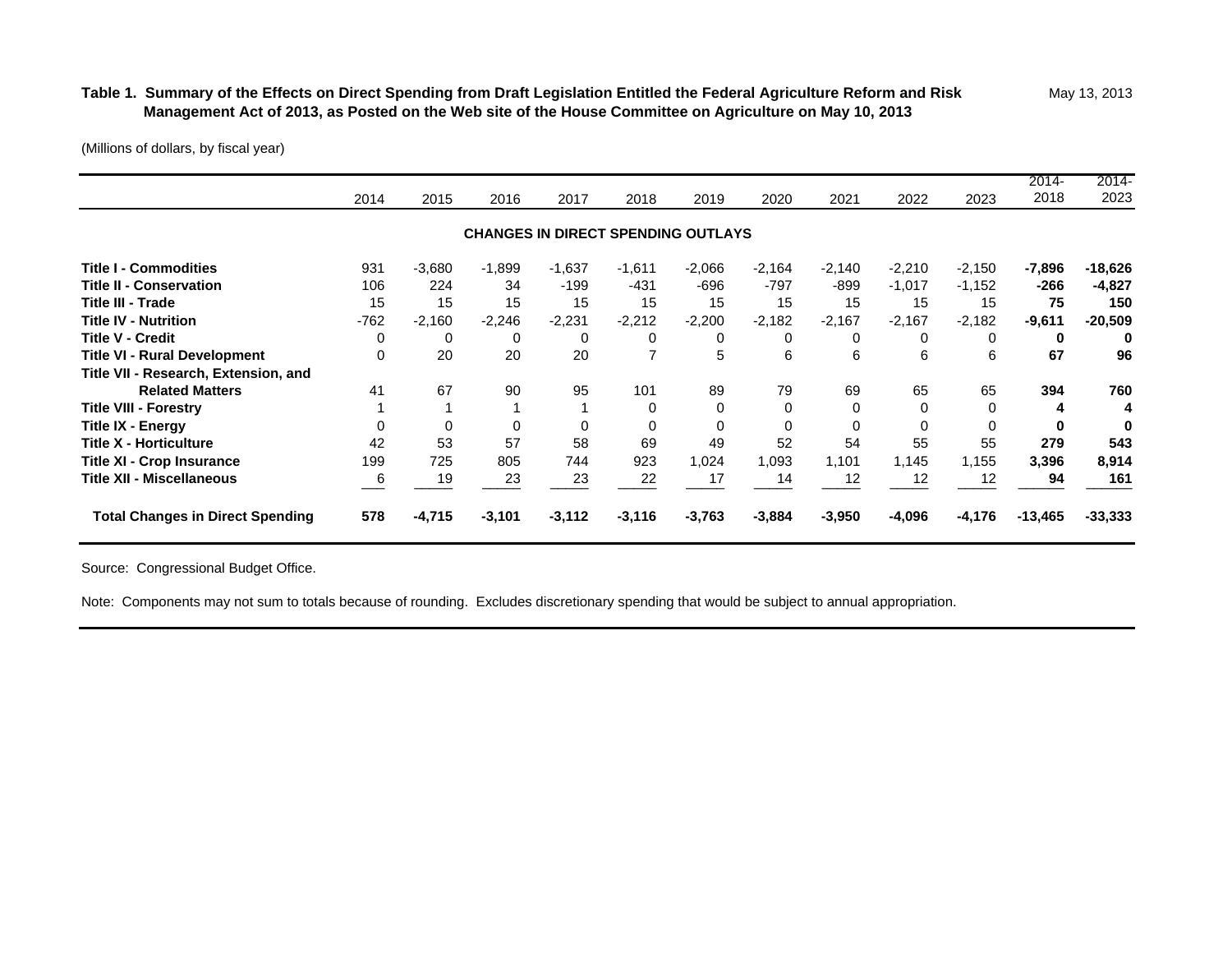### **Table 2. Change in Commodity Payments Under Title I of Draft Legislation Entitled the Federal Agriculture Reform and Risk** May 13, 2013  **Management Act of 2013, as Posted on the Web site of the House Committee on Agriculture on May 10, 2013**

(Millions of dollars, by fiscal year)

Ē.

| Honey<br>Dry Peas                     |       | 0                      | 0<br>4             |                 | $\Omega$<br>5       | 0                          | 0                          | 0<br>3             | 0<br>3                     | 0<br>З             | $\bf{0}$<br>15       | 31                          |
|---------------------------------------|-------|------------------------|--------------------|-----------------|---------------------|----------------------------|----------------------------|--------------------|----------------------------|--------------------|----------------------|-----------------------------|
| <b>Dairy</b><br>Wool<br><b>Mohair</b> | $-35$ | 10<br>$\mathbf 0$<br>0 | 23<br>0<br>0       | 11<br>0         | 35<br>0<br>$\Omega$ | 77<br>$\Omega$<br>$\Omega$ | 97<br>$\Omega$<br>$\Omega$ | 53<br>0<br>0       | 82<br>$\Omega$<br>$\Omega$ | 83<br>0            | 44<br>0<br>0         | 436<br>0                    |
| <b>Other Oilseeds</b>                 |       | $-16$                  | -5                 | 3               | $\overline{7}$      | 5                          | 4                          | 4                  | 3                          | 4                  | $-12$                | 8                           |
| <b>Rice</b><br><b>Peanuts</b>         |       | $-371$<br>$-60$        | $-127$<br>37       | $-117$<br>54    | $-106$<br>48        | $-92$<br>47                | $-96$<br>50                | $-83$<br>45        | $-81$<br>38                | $-77$<br>33        | $-720$<br>80         | $-5,274$<br>$-1,147$<br>295 |
| Wheat<br><b>Upland Cotton</b>         |       | $-984$<br>$-95$        | $-420$<br>$-247$   | -378<br>$-688$  | $-432$<br>$-695$    | -484<br>$-719$             | $-511$<br>$-719$           | $-557$<br>$-712$   | $-549$<br>$-701$           | $-547$<br>$-701$   | $-2,214$<br>$-1,724$ | $-4,863$                    |
| <b>Total Feed Grains</b><br>Soybeans  |       | $-2,060$<br>$-506$     | $-1,164$<br>$-319$ | $-790$<br>$-38$ | $-826$<br>53        | $-1,149$<br>$-56$          | $-1,194$<br>$-103$         | $-1,109$<br>$-90$  | $-1,182$<br>$-131$         | $-1,136$<br>$-124$ | $-4,840$<br>$-810$   | $-10,610$<br>$-1,314$       |
| <b>Barley</b><br>Oats                 |       | $-76$<br>-3            | $-10$<br>8         | -7<br>8         | $-6$<br>11          | $-7$<br>11                 | -9<br>10                   | $-11$<br>10        | $-13$<br>10                | $-16$<br>9         | -99<br>24            | $-155$<br>74                |
| Corn<br>Sorghum                       | 0     | $-1,806$<br>$-175$     | $-1,080$<br>$-82$  | $-724$<br>$-67$ | $-754$<br>$-77$     | $-1,048$<br>$-104$         | $-1,087$<br>$-108$         | $-1,009$<br>$-100$ | $-1,073$<br>$-106$         | $-1,031$<br>-98    | $-4,365$<br>-400     | $-9,613$<br>$-917$          |
|                                       | 2014  | 2015                   | 2016               | 2017            | 2018                | 2019                       | 2020                       | 2021               | 2022                       | 2023               | $2014 -$<br>2018     | $2014 -$<br>2023            |

Source: Congressional Budget Office.

Notes: Components may not sum to totals because of rounding.

 Change in Commodity Payments represents the net change from: (1) elimination of direct payments, countercyclical payments, and average crop revenue election payments, dairy product price support, milk income loss contract payments, and, dairy export incentive program; (2) payments under the farm risk management election program; (3) marketing loan benefits; and, (4) dairy basic and supplemental margin protection.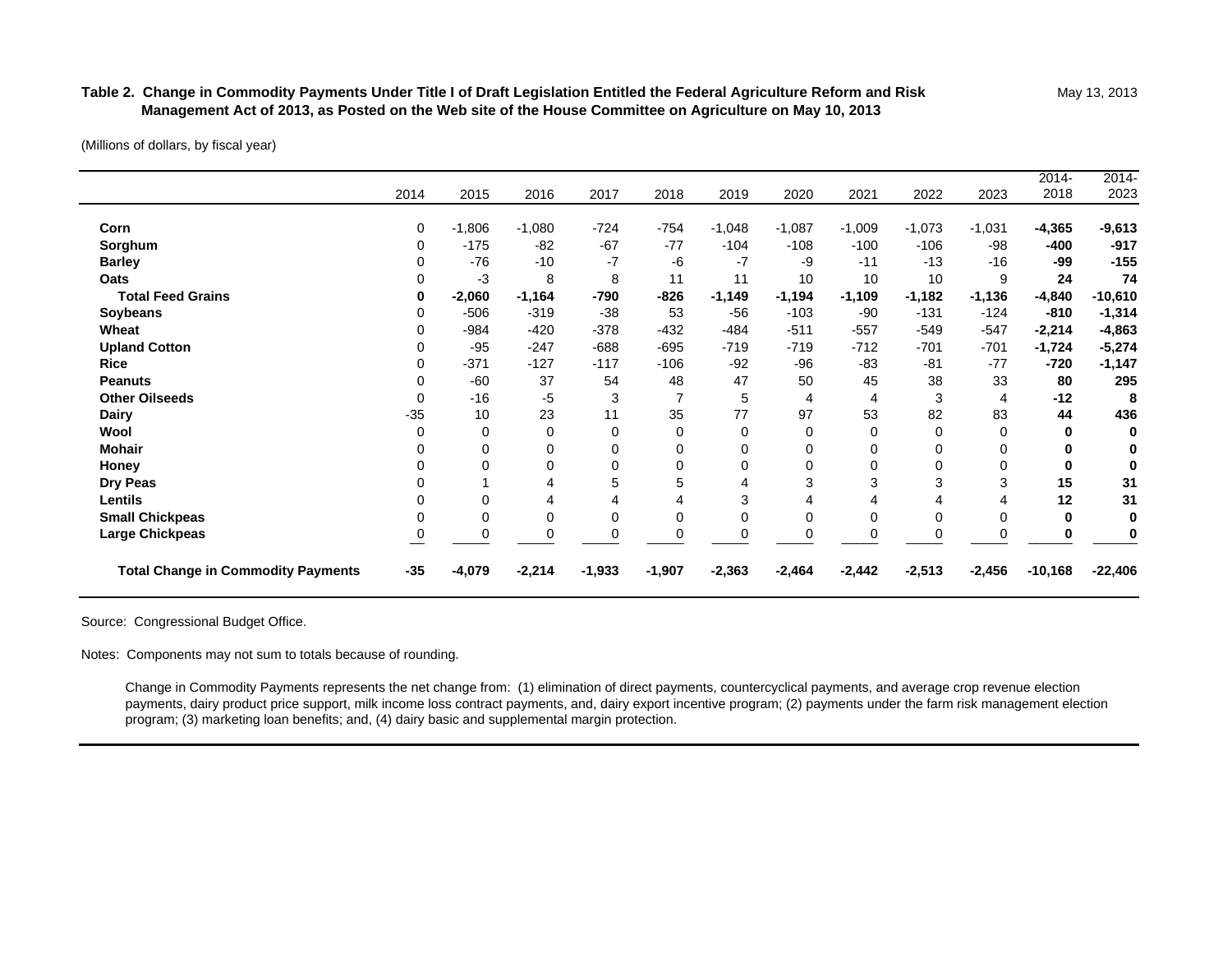## **Table 3. Detailed Effects on Direct Spending from Draft Legislation Entitled the Federal Agriculture Reform and Risk Management Act of 2013, as Posted on the Web site of the House Committee on Agriculture on May 10, 2013**

(Millions of dollars, by fiscal year) May 13, 2013

| Repeal Bonus Program<br>Pilot Projects to Reduce Dependency<br>Assistance for Community Food Projects | $-48$<br>3<br>10         | -48<br>5<br>10             | $-48$<br>10<br>10        | $-48$<br>10<br>10        | $-48$<br>$\overline{2}$<br>10             | $-48$<br>$\mathbf 0$<br>10 | -48<br>$\mathbf 0$<br>10 | $-48$<br>$\mathbf 0$<br>10 | -48<br>$\mathbf 0$<br>10 | $-48$<br>$\mathbf 0$<br>10 | $-240$<br>30<br>50            | $-480$<br>30<br>100            |
|-------------------------------------------------------------------------------------------------------|--------------------------|----------------------------|--------------------------|--------------------------|-------------------------------------------|----------------------------|--------------------------|----------------------------|--------------------------|----------------------------|-------------------------------|--------------------------------|
| <b>Retailers</b><br><b>Updating Program Eligibility</b><br><b>Standard Utility Allowances</b>         | $-7$<br>$-535$<br>$-190$ | -8<br>$-1,295$<br>$-840$   | -8<br>$-1,295$<br>$-940$ | -8<br>$-1,270$<br>$-950$ | -8<br>$-1,240$<br>$-950$                  | -8<br>$-1,220$<br>$-950$   | -8<br>$-1,200$<br>$-950$ | -8<br>$-1,175$<br>$-960$   | -8<br>$-1,165$<br>$-970$ | -8<br>$-1,160$<br>$-990$   | $-39$<br>$-5,635$<br>$-3,870$ | $-79$<br>$-11,555$<br>$-8,690$ |
| Title III - Trade<br><b>Title IV - Nutrition</b>                                                      | 15                       | 15                         | 15                       | 15                       | 15                                        | 15                         | 15                       | 15                         | 15                       | 15                         | 75                            | 150                            |
| Subtotal, Title II                                                                                    | 106                      | 224                        | 34                       | $-199$                   | $-431$                                    | -696                       | -797                     | $-899$                     | $-1,017$                 | $-1,152$                   | $-266$                        | $-4,827$                       |
| Repeal of Wildlife Habitat Incentives Program                                                         | $-17$                    | $-35$                      | -44                      | $-53$                    | -61                                       | $-70$                      | $-79$                    | $-79$                      | $-79$                    | $-79$                      | $-210$                        | $-596$                         |
| <b>Other Conservation Programs</b><br>Funding                                                         | 47<br>10                 | 100<br>10                  | 85<br>10                 | 48<br>10                 | 17<br>10                                  | $\overline{4}$<br>10       | $\overline{4}$<br>10     | 4<br>10                    | 4<br>10                  | $\overline{4}$<br>10       | 297<br>50                     | 317<br>100                     |
| Regional Conservation Partnership Program                                                             | $-1$                     | $-3$                       | -3                       | $-3$                     | $-3$                                      | -3                         | $-3$                     | $-3$                       | $-3$                     | -3                         | $-13$                         | $-28$                          |
| Agricultural Conservation Easement Program                                                            | 28                       | 149                        | 252                      | 285                      | 191                                       | 83                         | 40                       | 27                         | 16                       | 16                         | 905                           | 1,087                          |
| <b>Environmental Quality Incentives Program</b>                                                       | 30                       | 58                         | 72                       | 87                       | 101                                       | 114                        | 128                      | 128                        | 128                      | 128                        | 348                           | 974                            |
| <b>Conservation Stewardship Program</b>                                                               | $-11$                    | $-85$                      | $-147$                   | $-219$                   | $-290$                                    | $-372$                     | -446                     | $-518$                     | $-591$                   | $-663$                     | $-752$                        | $-3,342$                       |
| <b>Title II - Conservation</b><br><b>Conservation Reserve Program</b>                                 | 20                       | 30                         | $-191$                   | $-354$                   | $-396$                                    | $-462$                     | -451                     | $-468$                     | $-502$                   | -565                       | $-891$                        | $-3,339$                       |
| Subtotal, Title I                                                                                     | 931                      | $-3,680$                   | $-1,899$                 | $-1,637$                 | $-1,611$                                  | $-2,066$                   | $-2,164$                 | $-2,140$                   | $-2,210$                 | $-2,150$                   | $-7,896$                      | $-18,626$                      |
| Administration                                                                                        | 65                       | 35                         | 0                        | $\mathbf 0$              | $\Omega$                                  | $\mathbf 0$                | $\Omega$                 | 0                          | 0                        | $\Omega$                   | 100                           | 100                            |
| Supplemental Agriculture Disaster Assistance                                                          | 897                      | 364                        | 314                      | 296                      | 295                                       | 297                        | 300                      | 302                        | 303                      | 306                        | 2,166                         | 3,674                          |
| Dairy Program                                                                                         | $-35$                    | 10                         | 23                       | 11                       | 35                                        | 77                         | 97                       | 53                         | 82                       | 83                         | 44                            | 436                            |
| Sugar Program                                                                                         | $\mathbf 0$              | $\mathbf 0$                | $\mathbf 0$              | $\mathbf 0$              | $\mathbf 0$                               | $\mathbf 0$                | $\mathbf 0$              | $\mathbf 0$                | $\mathbf 0$              | $\mathbf 0$                | $\mathbf 0$                   | $\Omega$                       |
| Nonrecourse Marketing Assistance Loans                                                                | $\overline{4}$           | 6                          | $\overline{7}$           | 5                        | 5                                         | $\overline{4}$             | $\overline{4}$           | 6                          | 6                        | 5                          | 27                            | 52                             |
| Repeal Average Crop Revenue Election Payments<br>Farm Risk Management Election                        | $\mathbf 0$<br>$\Omega$  | $\mathbf 0$<br>$\mathbf 0$ | $-1,336$<br>3,368        | $-696$<br>3,467          | $-462$<br>3,244                           | $-424$<br>2,733            | $-413$<br>2,603          | $-454$<br>2,698            | $-429$<br>2,563          | $-505$<br>2,693            | $-2,494$<br>10,079            | $-4,719$<br>23,369             |
| <b>Repeal Countercyclical Payments</b>                                                                | 0                        | $\mathbf 0$                | $-117$                   | $-182$                   | $-190$                                    | $-215$                     | $-217$                   | $-207$                     | $-197$                   | $-194$                     | $-489$                        | $-1,519$                       |
| <b>Repeal Direct Payments</b>                                                                         | 0                        | $-4.095$                   | $-4,158$                 | $-4,538$                 | -4,538                                    | $-4,538$                   | -4,538                   | $-4,538$                   | $-4,538$                 | $-4,538$                   | $-17,329$                     | $-40,019$                      |
| <b>Title I - Commodity Programs</b>                                                                   |                          |                            |                          |                          |                                           |                            |                          |                            |                          |                            |                               |                                |
|                                                                                                       |                          |                            |                          |                          |                                           |                            |                          |                            |                          |                            |                               |                                |
|                                                                                                       |                          |                            |                          |                          | <b>CHANGES IN DIRECT SPENDING OUTLAYS</b> |                            |                          |                            |                          |                            |                               |                                |
|                                                                                                       | 2014                     | 2015                       | 2016                     | 2017                     | 2018                                      | 2019                       | 2020                     | 2021                       | 2022                     | 2023                       | $2014 -$<br>2018              | $2014 -$<br>2023               |

**continued**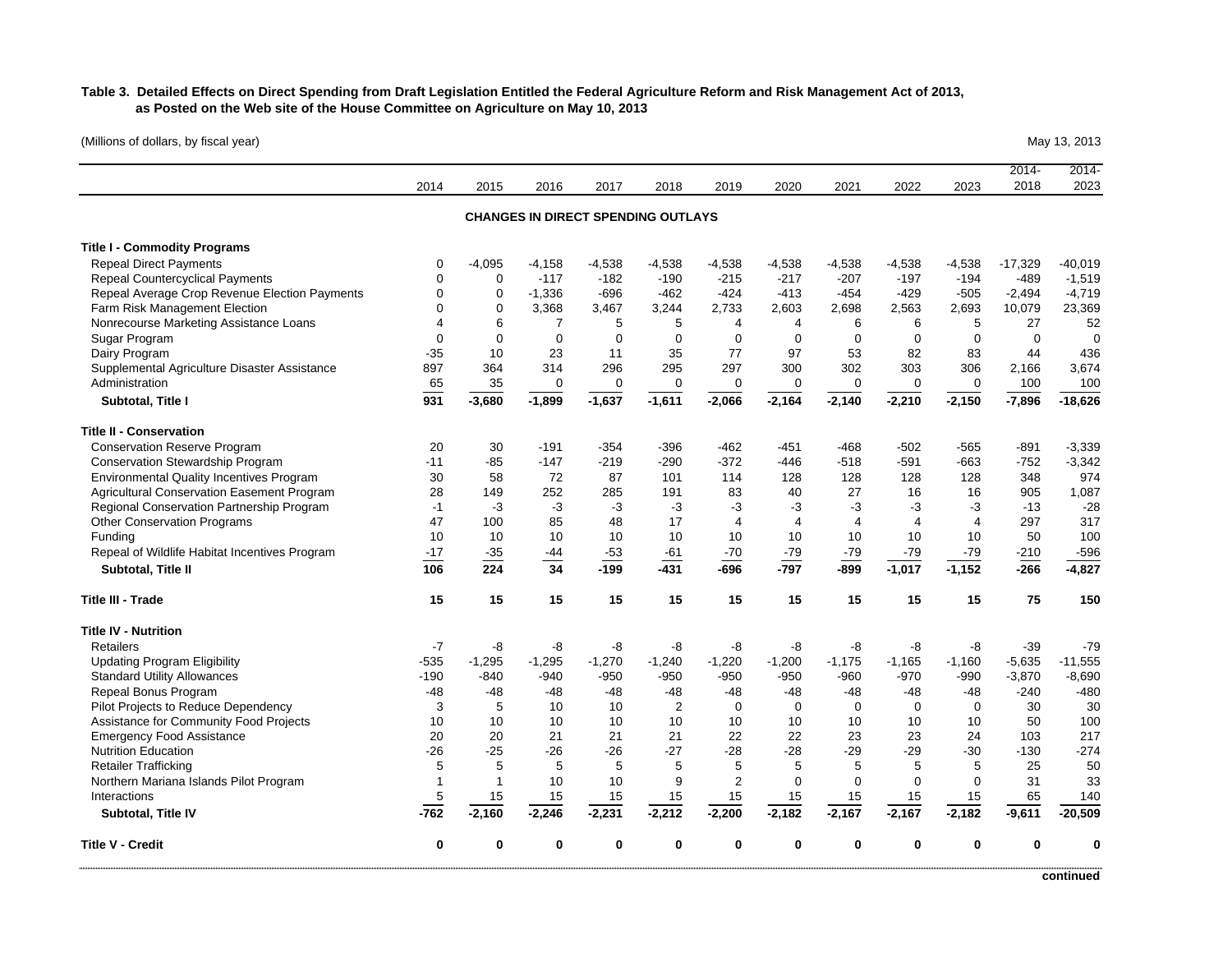#### **Table 3. continued.**

(Millions of dollars, by fiscal year) May 13, 2013

|                                                        | 2014           | 2015            | 2016                                      | 2017            | 2018           | 2019            | 2020           | 2021            | 2022            | 2023            | $2014 -$<br>2018 | $2014 -$<br>2023 |
|--------------------------------------------------------|----------------|-----------------|-------------------------------------------|-----------------|----------------|-----------------|----------------|-----------------|-----------------|-----------------|------------------|------------------|
|                                                        |                |                 | <b>CHANGES IN DIRECT SPENDING OUTLAYS</b> |                 |                |                 |                |                 |                 |                 |                  |                  |
| <b>Title VI - Rural Development</b>                    |                |                 |                                           |                 |                |                 |                |                 |                 |                 |                  |                  |
| Rural Economic Development Loans and Grants            | $\mathbf 0$    | $\overline{2}$  | 5                                         | 5               | 5              | 5               | 6              | 6               | 6               | 6               | 17               | 46               |
| Value-Added Marketing Grants                           | $\overline{0}$ | $\frac{18}{20}$ | $\frac{15}{20}$                           | $\frac{15}{20}$ | $rac{2}{7}$    | $\frac{0}{5}$   | $\frac{0}{6}$  | $\frac{0}{6}$   | $\frac{0}{6}$   | $\frac{0}{6}$   | $\frac{50}{67}$  | $\frac{50}{96}$  |
| Subtotal, Title VI                                     | $\mathbf{0}$   |                 |                                           |                 |                |                 |                |                 |                 |                 |                  |                  |
| Title VII - Research, Extension, and Related Matters   |                |                 |                                           |                 |                |                 |                |                 |                 |                 |                  |                  |
| Organic Agriculture Research and Extension             | 10             | 16              | 20                                        | 20              | 20             | 10              | 4              | 0               | $\mathbf 0$     | 0               | 86               | 100              |
| <b>Specialty Crop Research</b>                         | 26             | 40              | 53                                        | 54              | 60             | 63              | 65             | 65              | 65              | 65              | 232              | 555              |
| Beginning Farmer and Rancher Development               | 5              | 10              | 16                                        | 20              | 20             | 15              | 10             | $\overline{4}$  | $\Omega$        | $\Omega$        | 71               | 100              |
| Acceptance of Facility for Agricultural Research       | $\mathbf 0$    | $\overline{1}$  | $\mathbf{1}$                              | $\overline{1}$  | $\overline{1}$ | $\mathbf{1}$    | $\mathbf 0$    | $\pmb{0}$       | $\mathbf 0$     | $\pmb{0}$       | $\overline{4}$   | 5                |
| Subtotal, Title VII                                    | $\frac{1}{41}$ | $\overline{67}$ | $\overline{90}$                           | $\overline{95}$ | 101            | $\overline{89}$ | $\frac{1}{79}$ | $\overline{69}$ | $\overline{65}$ | $\overline{65}$ | 394              | 760              |
| <b>Title VIII - Forestry</b>                           | $\mathbf{1}$   | $\mathbf{1}$    | $\mathbf 1$                               | $\mathbf{1}$    | 0              | 0               | 0              | 0               | $\mathbf{0}$    | 0               | 4                | 4                |
| <b>Title IX - Energy</b>                               | 0              | $\mathbf 0$     | 0                                         | $\mathbf 0$     | $\mathbf 0$    | $\mathbf 0$     | 0              | $\mathbf 0$     | $\mathbf 0$     | 0               | 0                | $\mathbf 0$      |
| <b>Title X - Horticulture</b>                          |                |                 |                                           |                 |                |                 |                |                 |                 |                 |                  |                  |
| Farmers Market and Local Food Promotion                | 30             | 30              | 30                                        | 30              | 30             | 0               | $\mathbf 0$    | 0               | 0               | 0               | 150              | 150              |
| <b>Specialty Crop Block Grants</b>                     | 9              | 16              | 18                                        | 18              | 24             | 29              | 30             | 30              | 30              | 30              | 83               | 232              |
| Plant Pest and Disease Management                      |                |                 | $\boldsymbol{9}$                          | 10              | 16             | 20              | 22             | 24              | 25              | 25              | 46               | 161              |
| Subtotal, Title X                                      | $\frac{3}{42}$ | $\frac{8}{53}$  | $\overline{57}$                           | $\overline{58}$ | 69             | 49              | 52             | $\overline{54}$ | $\overline{55}$ | $\overline{55}$ | 279              | 543              |
| <b>Title XI - Crop Insurance</b>                       |                |                 |                                           |                 |                |                 |                |                 |                 |                 |                  |                  |
| Supplemental Coverage Option                           | 26             | 254             | 335                                       | 366             | 433            | 454             | 484            | 484             | 502             | 511             | 1,414            | 3,850            |
| Catasptrophic Crop Insurance Rerating                  | $-4$           | $-38$           | $-50$                                     | $-52$           | $-52$          | $-53$           | $-54$          | $-55$           | $-55$           | $-56$           | $-196$           | $-469$           |
| Enterprise Units for Irriganted and Nonirrigated Crops | 5              | 47              | 62                                        | 63              | 64             | 66              | 68             | 69              | 71              | 72              | 241              | 586              |
| Adjustment in Average Producer History Yields          | $\overline{2}$ | 21              | 49                                        | 75              | 102            | 129             | 137            | 139             | 141             | 143             | 248              | 936              |
| Equitable Relief for Specialty Crop Producers          | 127            | 36              | 37                                        | 5               | $\Omega$       | $\mathbf 0$     | $\mathbf 0$    | $\Omega$        | $\Omega$        | $\Omega$        | 205              | 205              |
| Crop Production on Native Sod (Prairie Potholes)       | $\mathbf 0$    | $-4$            | -8                                        | $-11$           | $-15$          | $-16$           | $-16$          | $-16$           | -16             | $-16$           | $-38$            | $-118$           |
| Coverage Level by Practice                             | $\Omega$       | $\overline{2}$  | 17                                        | 20              | 21             | 21              | 21             | 22              | 22              | 22              | 60               | 168              |
| Beginning Farmer and Rancher Provisions                | 2              | 20              | 26                                        | 28              | 31             | 34              | 35             | 36              | 36              | 36              | 106              | 283              |
| Stacked Income Protection for Cotton                   | 36             | 350             | 378                                       | 308             | 386            | 409             | 439            | 451             | 468             | 466             | 1,459            | 3,693            |
| Peanut Revenue Crop Insurance                          | 3              | 26              | 30                                        | 30              | 30             | 30              | 30             | 30              | 30              | 30              | 119              | 269              |
| Implementation                                         | $\overline{2}$ | 21              | 16                                        | 15              | 15             | 14              | $\overline{2}$ | $\mathbf 0$     | $\mathbf 0$     | $\mathbf 0$     | 69               | 85               |
| Participation Effects of Commodity Programs            | $\mathbf 0$    | -9              | $-87$                                     | $-104$          | $-92$          | $-63$           | $-52$          | $-60$           | $-54$           | $-53$           | $-291$           | $-574$           |
| Subtotal, Title XI                                     | 199            | 725             | 805                                       | 744             | 923            | 1,024           | 1,093          | 1,101           | 1,145           | 1,155           | 3,396            | 8,914            |

**continued**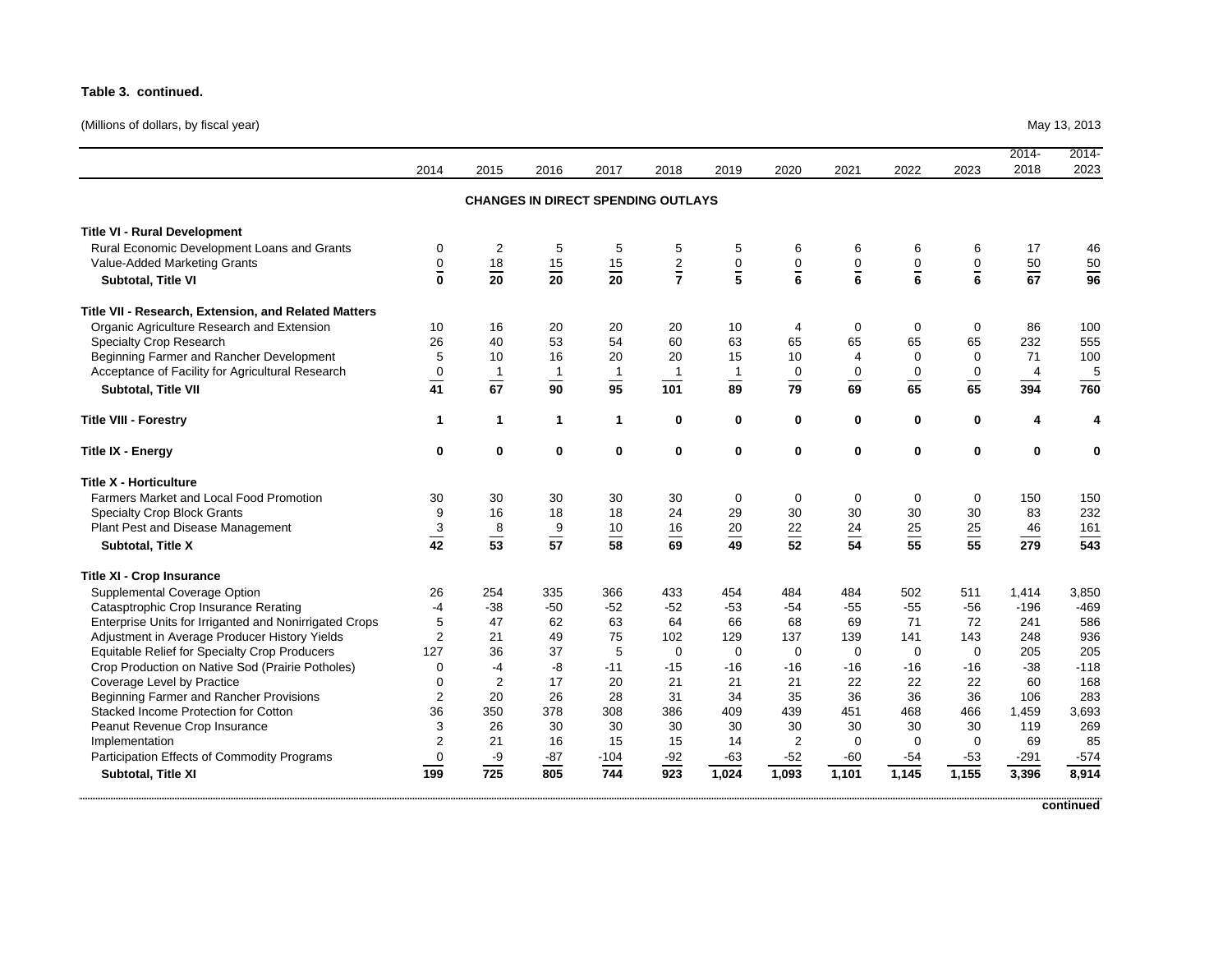#### **Table 3. continued.**

(Millions of dollars, by fiscal year) May 13, 2013

|                                                                                                                                              | 2014   | 2015                       | 2016                  | 2017                        | 2018                                      | 2019                 | 2020                 | 2021            | 2022                      | 2023               | 2014-<br>2018         | 2014-<br>2023    |
|----------------------------------------------------------------------------------------------------------------------------------------------|--------|----------------------------|-----------------------|-----------------------------|-------------------------------------------|----------------------|----------------------|-----------------|---------------------------|--------------------|-----------------------|------------------|
|                                                                                                                                              |        |                            |                       |                             | <b>CHANGES IN DIRECT SPENDING OUTLAYS</b> |                      |                      |                 |                           |                    |                       |                  |
| <b>Title XII - Miscellaneous</b><br>Outreach to Socially Disadvantaged Producers<br>Noninsured Crop Assistance Program<br>Subtotal, Title XI | 5<br>6 | 8<br>11<br>$\overline{19}$ | 10<br>$\frac{13}{23}$ | 10<br>13<br>$\overline{23}$ | 10<br>$\frac{12}{22}$                     | 5<br>$\frac{12}{17}$ | 2<br>$\frac{12}{14}$ | $\frac{12}{12}$ | 0<br>$\frac{12}{1}$<br>12 | 0<br>12<br>—<br>12 | 43<br>$\frac{51}{94}$ | 50<br>111<br>161 |
| <b>Total Changes in Direct Spending</b>                                                                                                      | 578    | $-4,715$                   | $-3,101$              | $-3,112$                    | $-3,116$                                  | $-3,763$             | $-3,884$             | $-3,950$        | $-4,096$                  | $-4,176$           | $-13,465$             | $-33,333$        |

Note: Components may not sum to totals because of rounding.